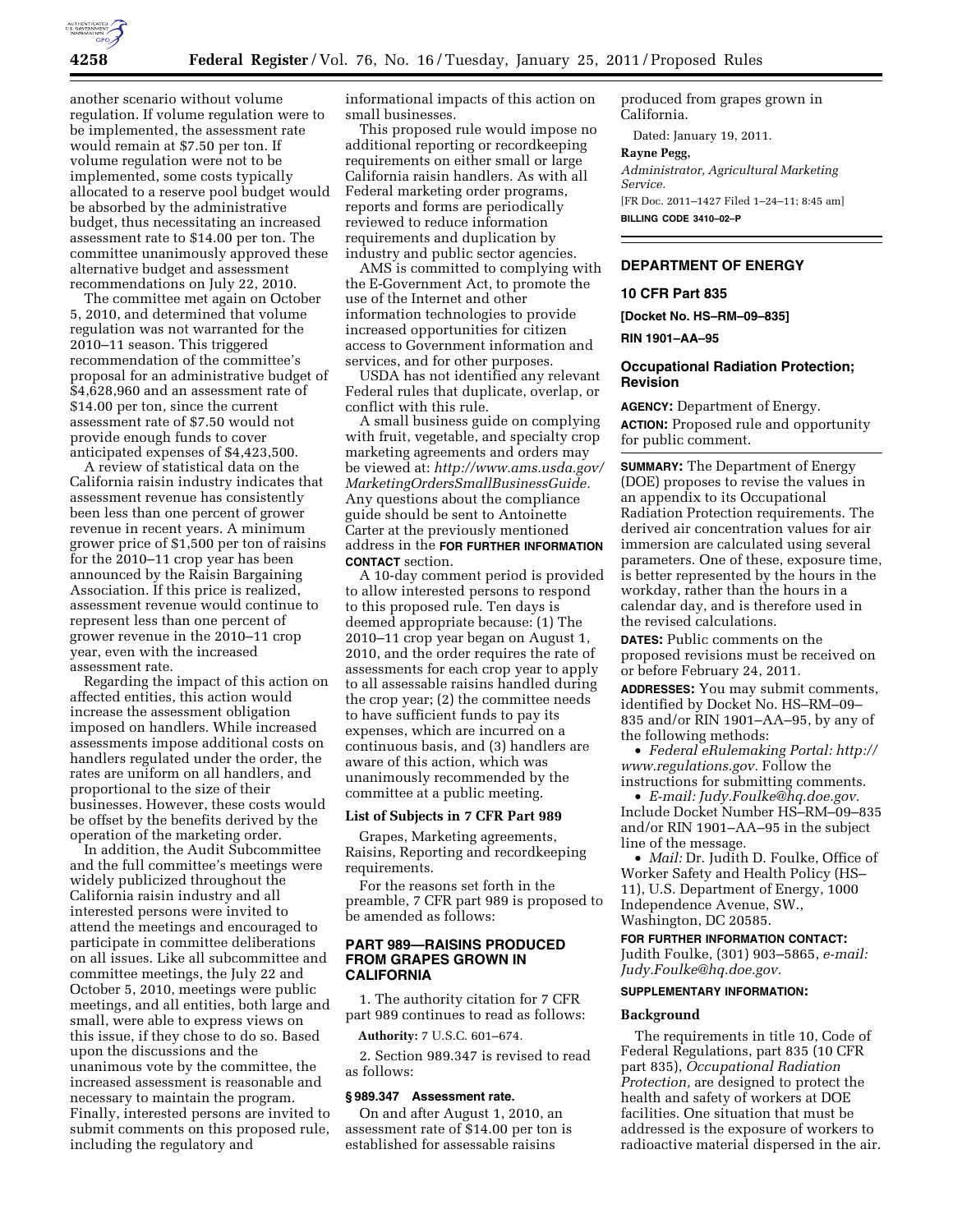Based on calculations involving doses to **Need for Revisions**  the organs of the body, levels of contamination in the air that will not cause the dose limits for workers to be exceeded are established for specified radionuclides. These values are given in appendix C.

DOE first published, a final rule on December 14, 1993, (58 FR 65485), amending 10 CFR part 835. In the June 8, 2007, (72 FR 31903) amendment to part 835, DOE revised the values in appendix C to part 835, *Derived Air Concentration (DAC) for Workers from External Exposure during Immersion in a Cloud of Airborne Radioactive Material.* The calculations done for the 2007 amendment were based on a 24 hour day. However, to be consistent with other occupational exposure scenarios, such as those used in developing the appendix A DACs, an 8 hour per day exposure scenario is more reasonable.

This proposed rule revises the values in appendix C to part 835, *Derived Air Concentration (DAC) for Workers from External Exposure during Immersion in a Cloud of Airborne Radioactive Material.* 

# **List of Subjects in 10 CFR Part 835**

Federal buildings and facilities, Nuclear energy, Nuclear materials, Nuclear power plants and reactors, Nuclear safety, Occupational safety and health, Radiation protection, and Reporting and recordkeeping requirements.

Issued in Washington, DC, on January 11, 2011.

# **Glenn S. Podonsky,**

*Chief Health, Safety and Security Officer, Office of Health, Safety and Security.* 

Accordingly, for the reasons set forth in the preamble, part 835 of Chapter III

# AIR IMMERSION DAC

of 10 CFR is proposed to be amended as set forth below:

# **PART 835—OCCUPATIONAL RADIATION PROTECTION**

1. The authority citation for part 835 continues to read as follows:

**Authority:** 42 U.S.C. 2201, 7191; 50 U.S.C. 2410.

2. Amend appendix C to part 835, by revising the table to read as follows:

# **Appendix C to Part 835—Derived Air Concentration (DAC) for Workers From External Exposure During Immersion in a Cloud of Airborne Radioactive Material**

\* \* \* \* \*

| Radionuclide | Half-Life | $(\mu$ Ci/mL) | (Bq/m <sup>3</sup> ) |
|--------------|-----------|---------------|----------------------|
|              |           |               | $1E+11$              |
|              |           |               | $5F+07$              |
| $Ar-41$      |           |               | $1E + 05$            |
|              |           |               | $1E + 05$            |
| $Kr-76$      |           |               | $3E + 05$            |
|              |           |               | $1E + 05$            |
| $Kr-79$      |           |               | $6E + 05$            |
| $Kr-81$      |           |               | $2E+07$              |
|              |           |               | $2E + 09$            |
|              |           |               | $2E + 07$            |
|              |           |               | $1E + 06$            |
|              |           |               | $1E + 05$            |
|              |           |               | $7E + 04$            |
|              |           |               | $4E + 05$            |
|              |           |               | $8E + 04$            |
|              |           |               | $3E+06$              |
|              |           |               | $2E + 05$            |
|              |           |               | $6E + 05$            |
|              |           |               | 6E+05                |
|              |           |               | 7E+06                |
|              |           |               | $1E+07$              |
|              |           |               | $5E + 06$            |
|              |           |               | $5E+06$              |
|              |           |               | $6E + 05$            |
|              |           |               | $3E + 05$            |
|              |           |               | $1E+05$              |

\* \* \* \* \*

[FR Doc. 2011–1500 Filed 1–24–11; 8:45 am]

**BILLING CODE 6450–01–P**